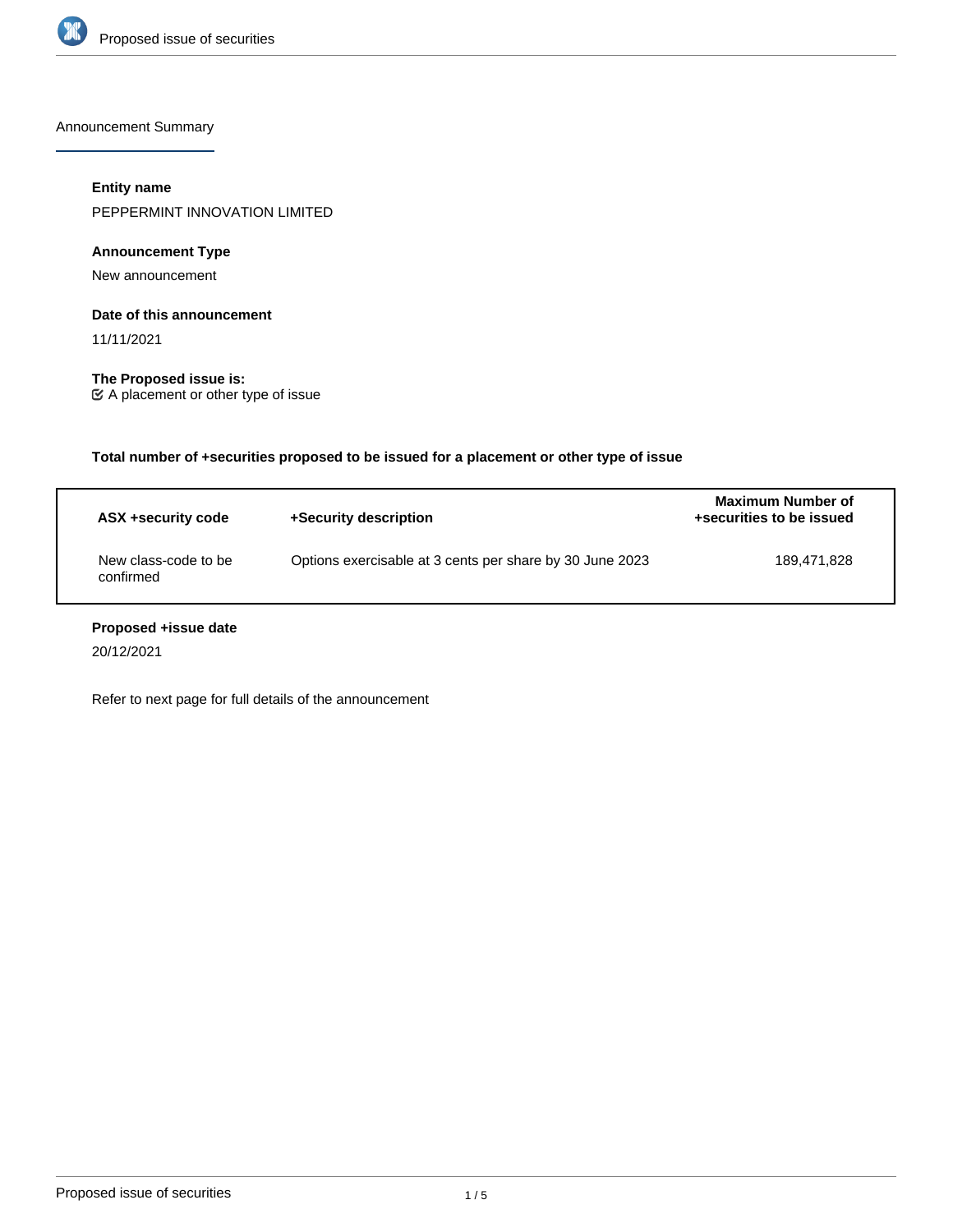

### Part 1 - Entity and announcement details

### **1.1 Name of +Entity**

## PEPPERMINT INNOVATION LIMITED

We (the entity named above) give ASX the following information about a proposed issue of +securities and, if ASX agrees to +quote any of the +securities (including any rights) on a +deferred settlement basis, we agree to the matters set out in Appendix 3B of the ASX Listing Rules.

If the +securities are being offered under a +disclosure document or +PDS and are intended to be quoted on ASX, we also apply for quotation of all of the +securities that may be issued under the +disclosure document or +PDS on the terms set out in Appendix 2A of the ASX Listing Rules (on the understanding that once the final number of +securities issued under the +disclosure document or +PDS is known, in accordance with Listing Rule 3.10.3C, we will complete and lodge with ASX an Appendix 2A online form notifying ASX of their issue and applying for their quotation).

**1.2 Registered Number Type**

**Registration Number**

**ACN** 

125931964

**1.3 ASX issuer code**

PIL

# **1.4 The announcement is**

New announcement

## **1.5 Date of this announcement**

11/11/2021

**1.6 The Proposed issue is:**

 $\mathfrak{C}$  A placement or other type of issue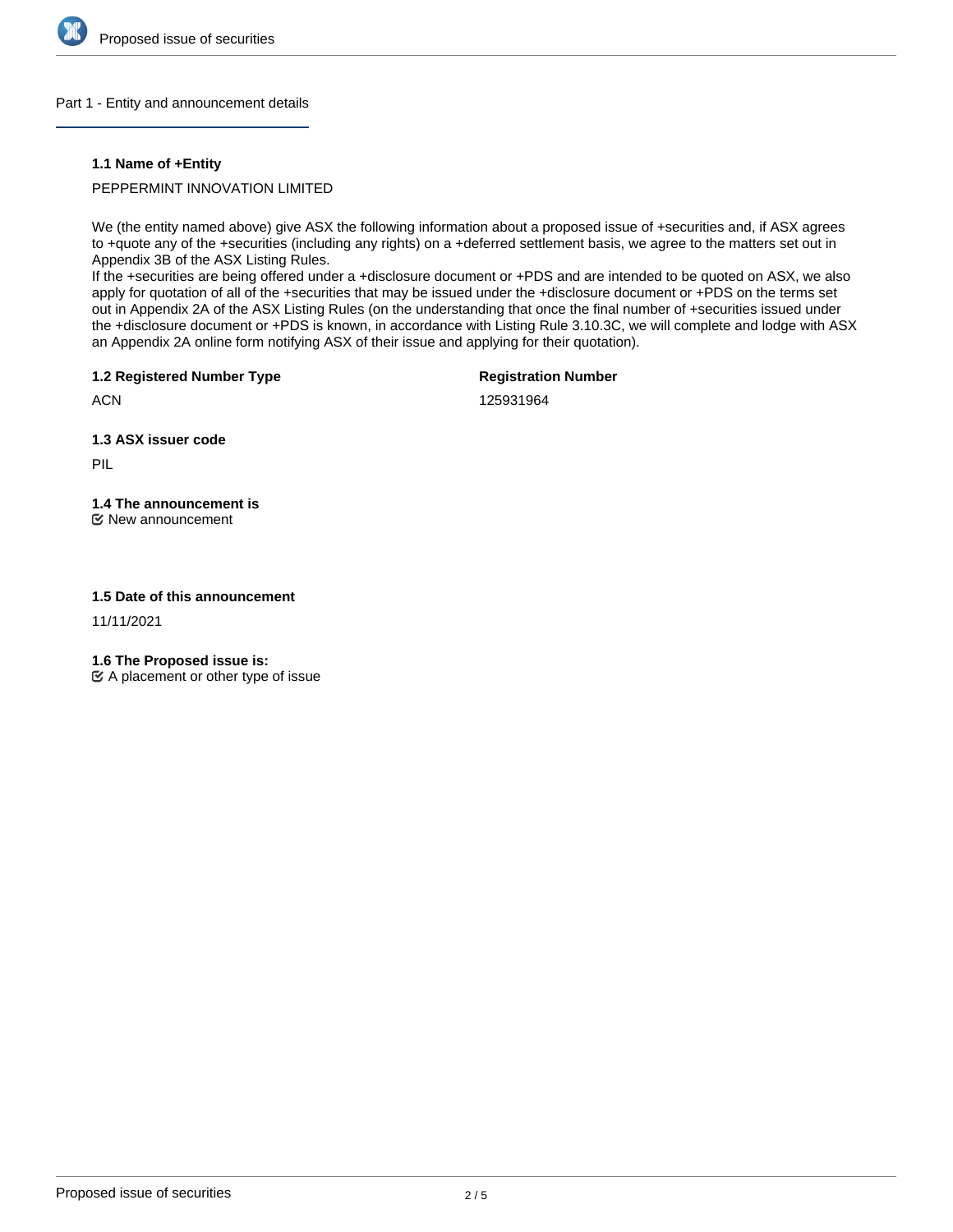

Part 7 - Details of proposed placement or other issue

Part 7A - Conditions

**7A.1 Do any external approvals need to be obtained or other conditions satisfied before the placement or other type of issue can proceed on an unconditional basis?** No

Part 7B - Issue details

**Is the proposed security a 'New class' (+securities in a class that is not yet quoted or recorded by ASX) or an 'Existing class' (additional securities in a class that is already quoted or recorded by ASX)?**  $E$  New class

**Will the proposed issue of this +security include an offer of attaching +securities?** No

Details of +securities proposed to be issued

**ISIN Code (if Issuer is a foreign company and +securities are non CDIs)**

| Have you received confirmation from Will the entity be seeking quotation<br>ASX that the terms of the proposed<br>+securities are appropriate and | of the 'new' class of +securities on<br>ASX? |
|---------------------------------------------------------------------------------------------------------------------------------------------------|----------------------------------------------|
|                                                                                                                                                   |                                              |
| equitable under listing rule 6.1?                                                                                                                 | $\alpha$ Yes                                 |
| ় No                                                                                                                                              |                                              |

| ASX +security code             | +Security description                                    |  |
|--------------------------------|----------------------------------------------------------|--|
| New class-code to be confirmed | Options exercisable at 3 cents per share by 30 June 2023 |  |

#### **+Security type**

**Options** 

#### **Number of +securities proposed to be issued**

189,471,828

#### **Offer price details**

**Are the +securities proposed to be issued being issued for a cash consideration?** No

**Please describe the consideration being provided for the +securities**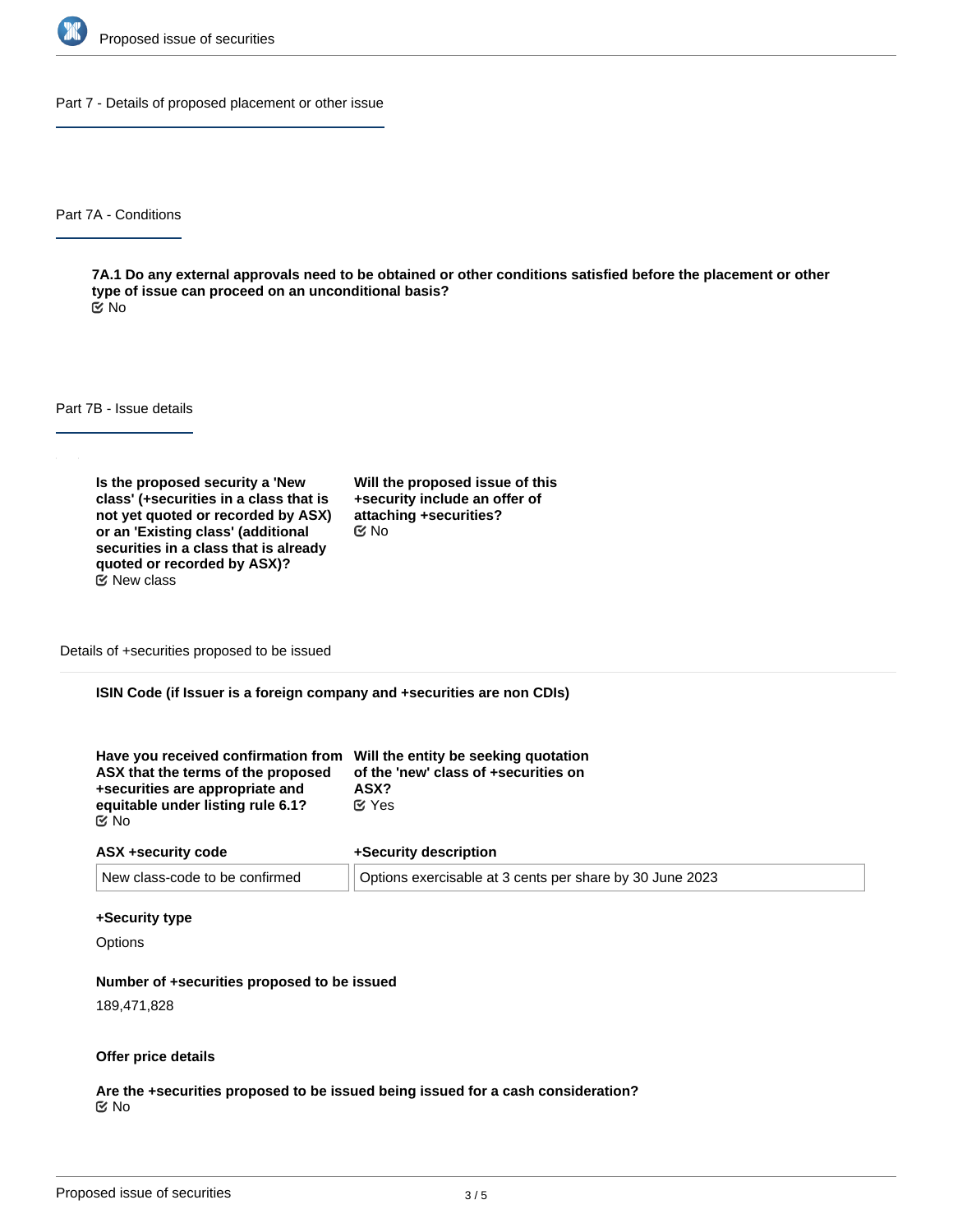

#### **Please describe the consideration being provided for the +securities**

Options to issue when shareholder exercises bonus options issued to them.

## **Please provide an estimate of the AUD equivalent of the consideration being provided for the +securities**

0.020000

**Will all the +securities issued in this class rank equally in all respects from their issue date?** Yes

Options details

**+Security currency** AUD - Australian Dollar **Exercise price** AUD 0.0300 **Expiry date** 30/6/2023

**Details of the type of +security that will be issued if the option is exercised**

PIL : ORDINARY FULLY PAID

#### **Number of securities that will be issued if the option is exercised**

one fully paid ordinary share

**Please provide a URL link for a document lodged with ASX setting out the material terms of the +securities proposed to be issued or provide the information by separate announcement.**

Prosectus will be issued

Part 7C - Timetable

**7C.1 Proposed +issue date** 20/12/2021

Part 7D - Listing Rule requirements

**7D.1 Has the entity obtained, or is it obtaining, +security holder approval for the entire issue under listing rule 7.1?** No

**7D.1b Are any of the +securities proposed to be issued without +security holder approval using the entity's 15% placement capacity under listing rule 7.1?** No

**7D.1c Are any of the +securities proposed to be issued without +security holder approval using the entity's**

**additional 10% placement capacity under listing rule 7.1A (if applicable)?**